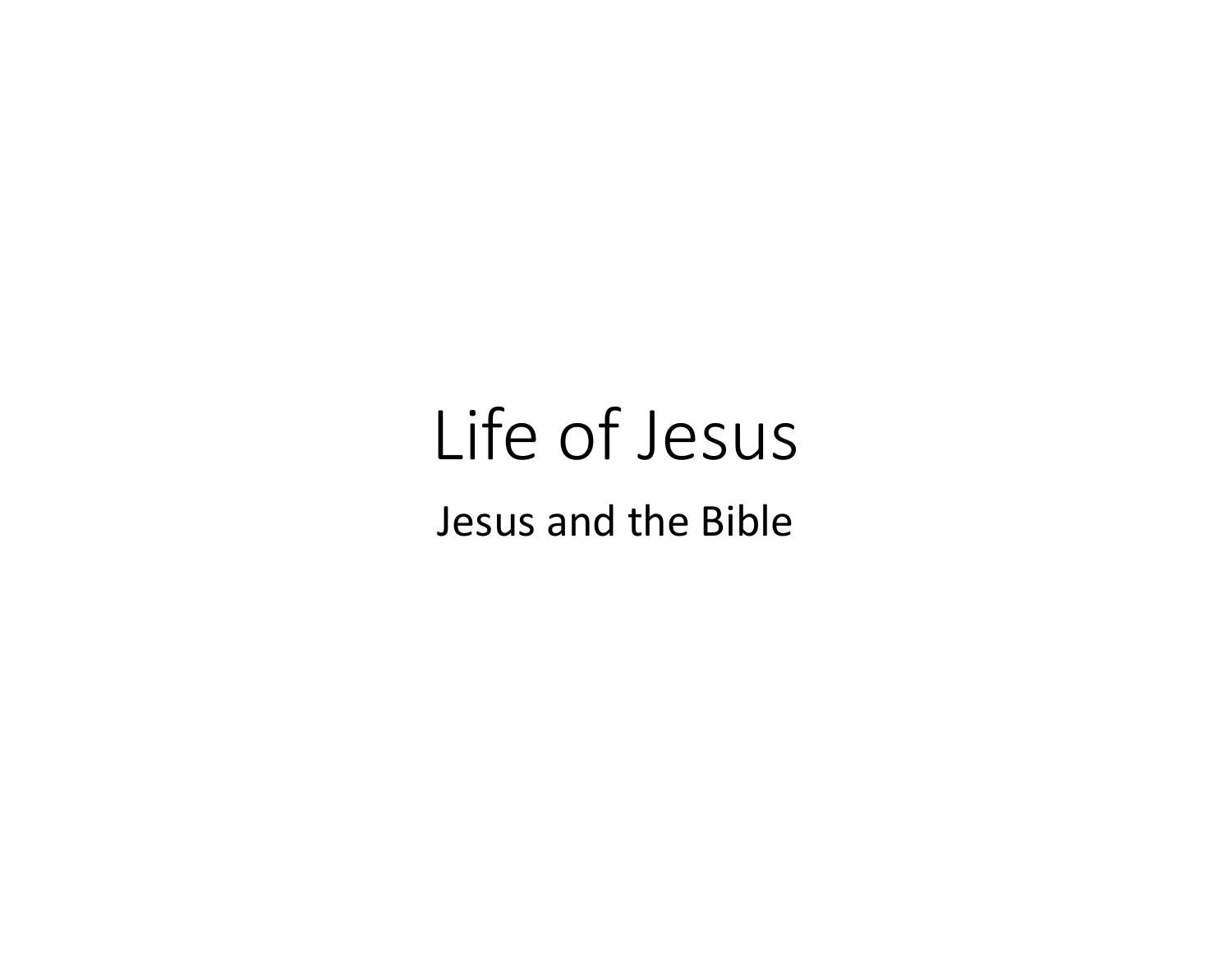Jesus and the Bible

- What comes to mind when you think of Jesus and the Bible?
- For we do not have a high priest who is unable to empathize with our weaknesses, but we have one who has been tempted in every way, Jesus and the Bible<br>What comes to mind when you think of Jesus and the Bibl<br>For we do not have a high priest who is unable to empathi<br>weaknesses, but we have one who has been tempted in ev<br>just as we are-- yet he did not s
- God made him who had no sin to be sin for us, so that in him we might become the righteousness of God. (2 Cor. 5:21 NIV)
- Can you wrap your mind around Jesus' righteousness and sinlessness?
- What is sin?
- "Missing the mark. Violation of the divine law in thought or deed." (Thayer)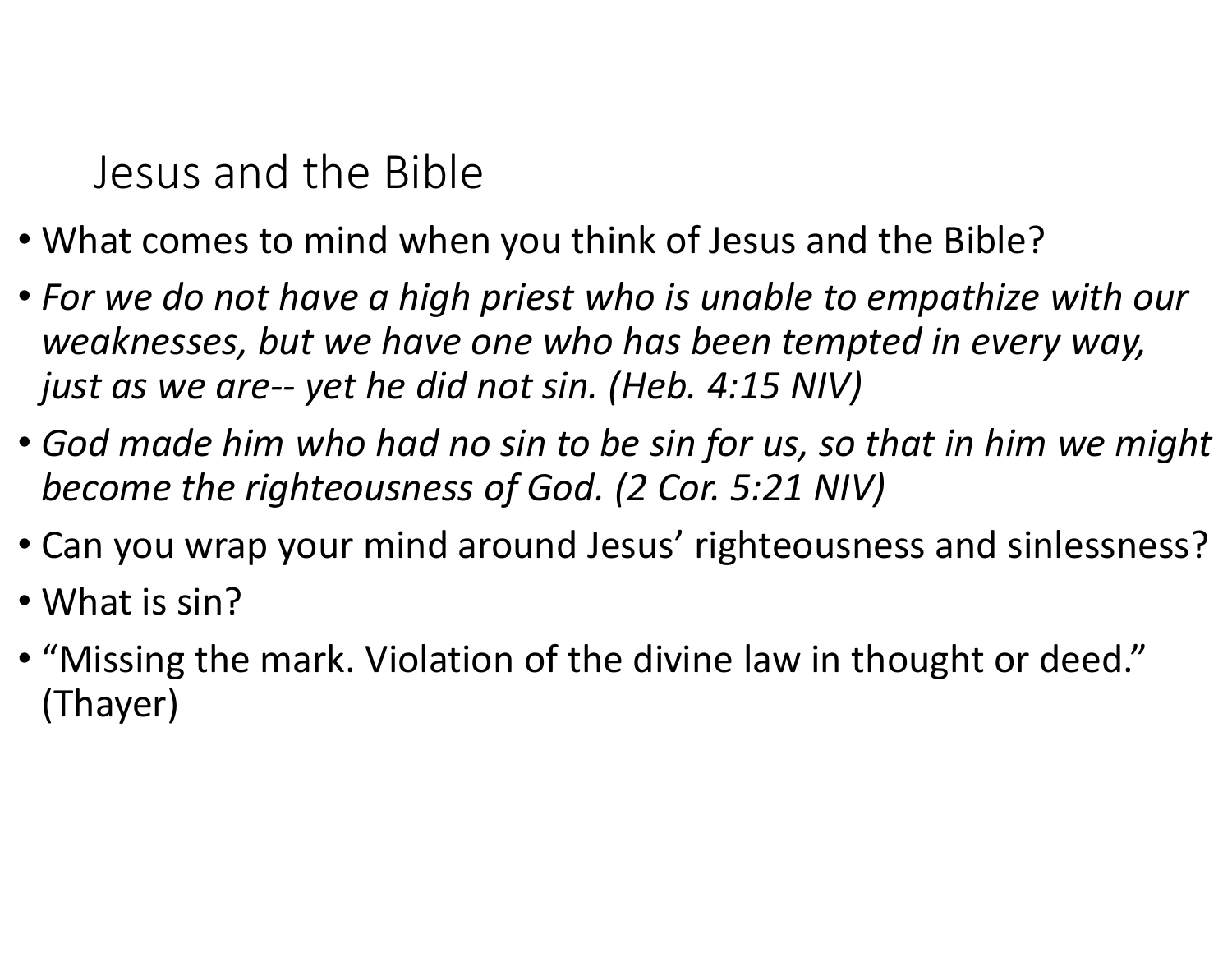How do we know the target – divine law?<br>
<br>
How do we know the target – divine law?<br>
at did lesus call scripture?

- Scripture
- What did Jesus call scripture?
- He said to them, "This is what I told you while I was still with you: Everything must be fulfilled that is written about me in the Law of Moses, the Prophets and the Psalms." (Lk. 24:44 NIV)
- <sup>50</sup> Therefore this generation will be held responsible for the blood of all the prophets that has been shed since the beginning of the world,
- <sup>51</sup> from the blood of Abel to the blood of Zechariah, who was killed between the altar and the sanctuary. Yes, I tell you, this generation will be held responsible for it all. (Lk. 11:50-51 NIV) {2Chron. 24:21}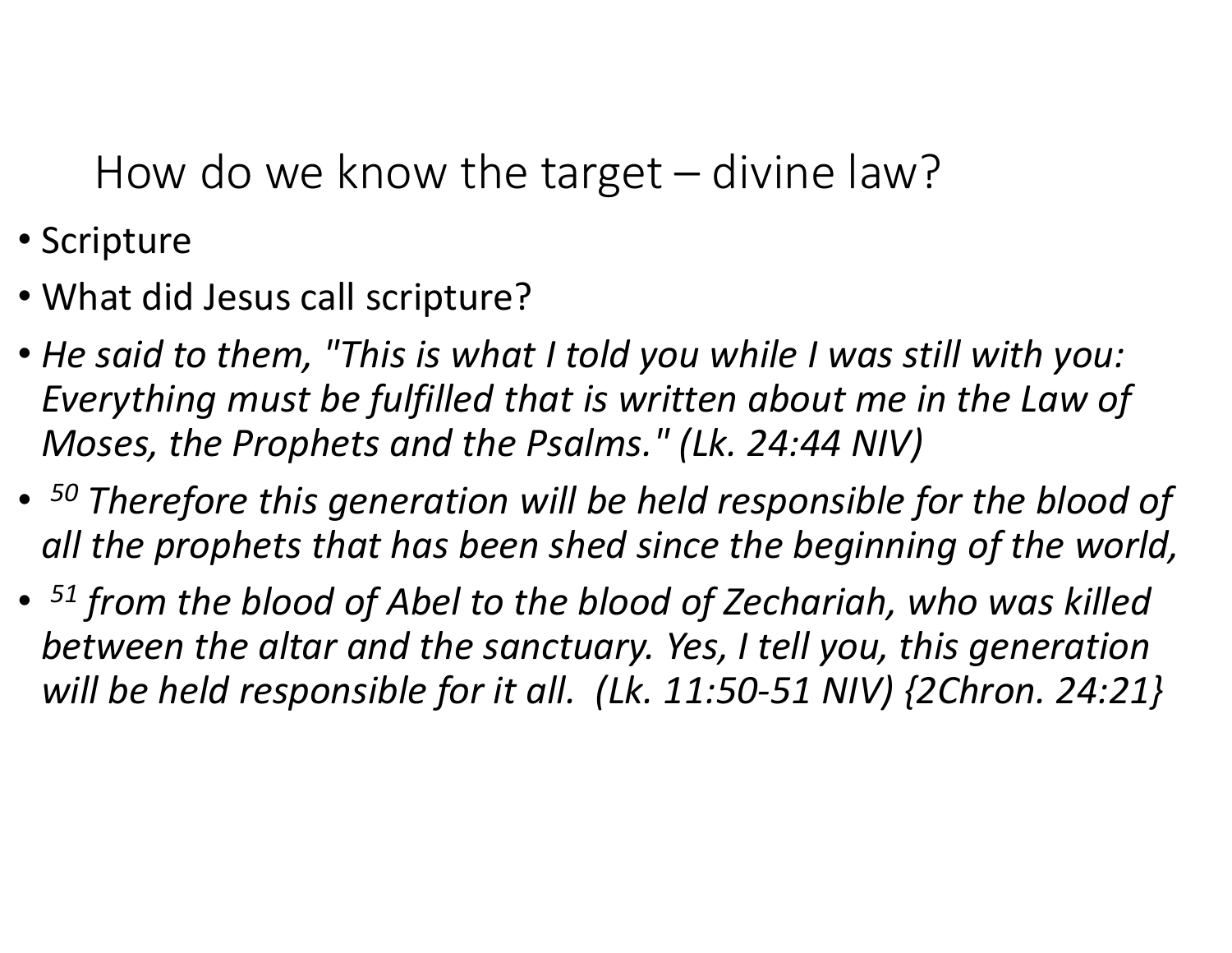## **Scripture**

• 8. For we have not an innumerable multitude of books among us, disagreeing from, and contradicting one another: [as the Greeks have:] but only twenty two books: which contain the records of all the past times: which are justly believed to be divine. (8) And of them five belong to Moses: which contain his laws, and the traditions of the origin of mankind, till his death. The Prophets, who were after Moses, wrote down what was done in their times, in thirteen books. The remaining four books contain hymns to God; and precepts for the conduct of human life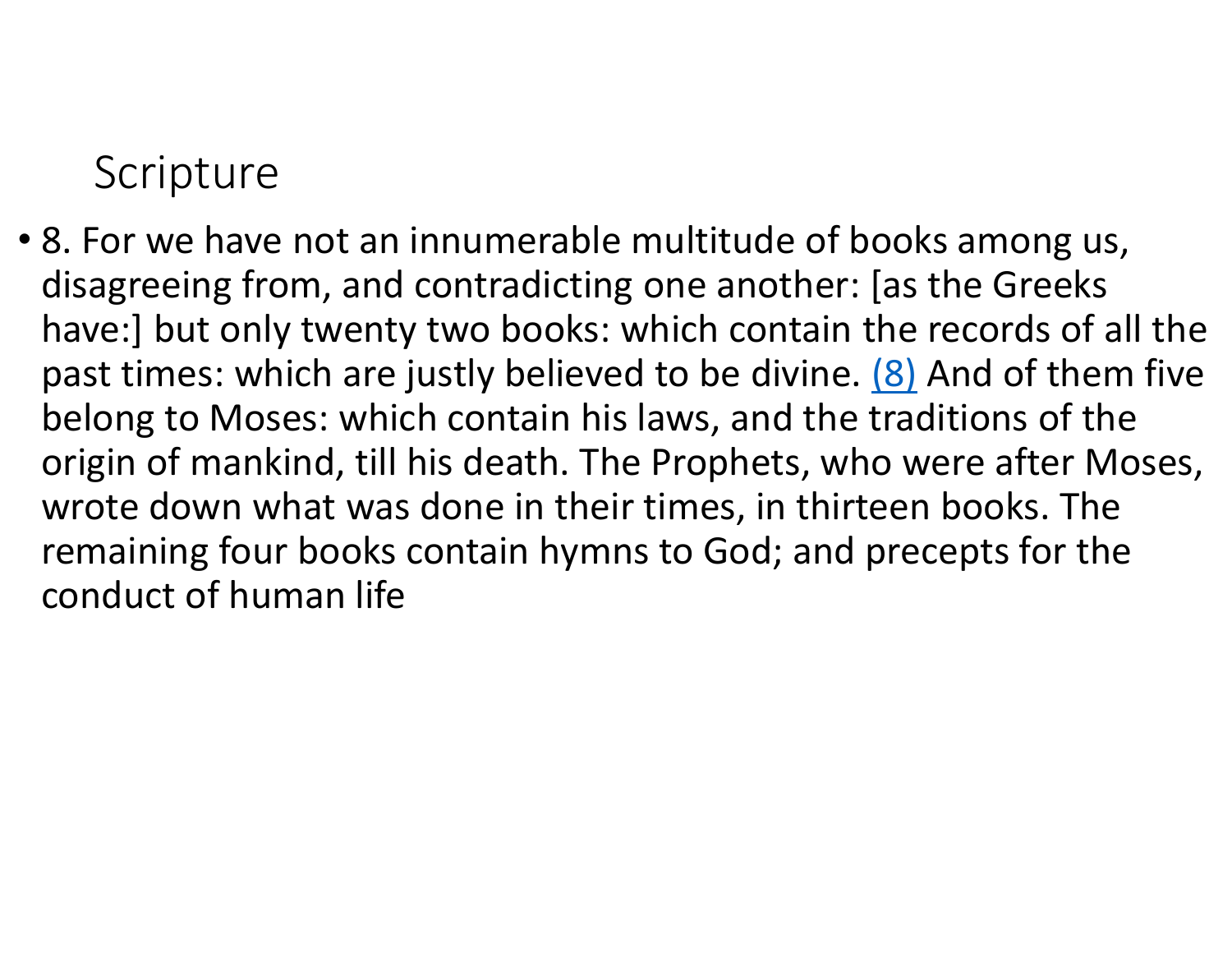**Scripture** 

- From Origen cited by Eusebius:
	- (1-5) Five books of Moses, (6) Joshua, (7) Judges-Ruth, (8) 1&2 Samuel, (9) 1&2 Kings, (10) 1&2 Chronicles, (11) Ezra-Nehemiah, (12) Psalms, (13) Proverbs, (14) Ecclesiastes, (15) Song of Solomon, (16) Isaiah, (17) Jeremiah-Lamentations, (18) Daniel, (19) Ezekiel, (20) Job, (21) Esther, (22) The Book of the Twelve.
- But you will receive power when the Holy Spirit comes on you; and you will be my witnesses in Jerusalem, and in all Judea and Samaria, and to the ends of the earth." (Acts 1:8 NIV)
- 20 "My prayer is not for them alone. I pray also for those who will believe in me through their message,  $^{21}$  that all of them may be one, Father, just as you are in me and I am in you. May they also be in us so that the world may believe that you have sent me. (Jn. 17:20-21 NIV)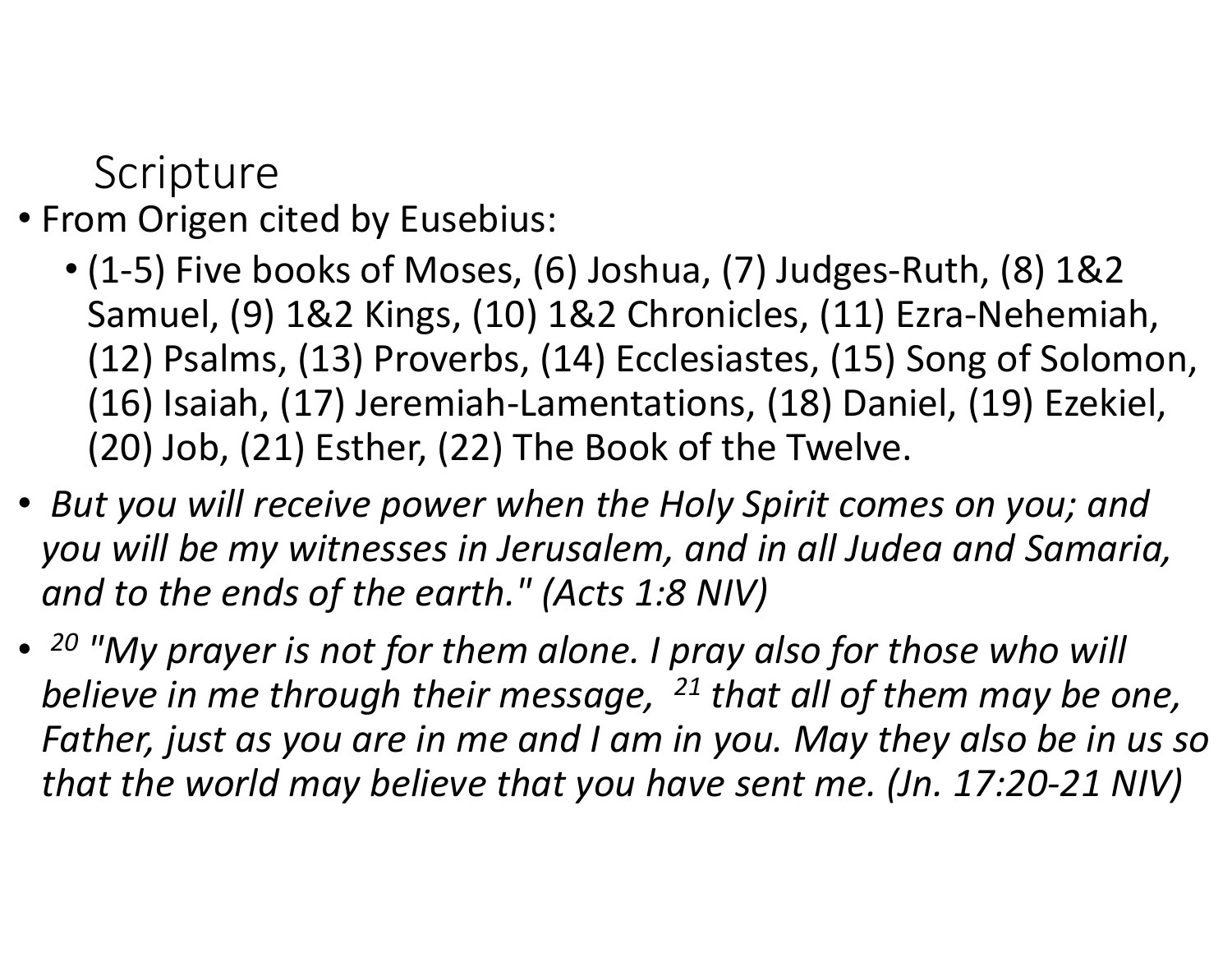Scripture in Jesus' day

- Scripture in Jesus' day<br>• No original documents translated into another language.<br>• Matt. 22:29-32 (verb tenses); 22:41-46 (pronouns)<br>• For truly I tell you, until heaven and earth disappear, not the small
- Matt. 22:29-32 (verb tenses); 22:41-46 (pronouns)
- For truly I tell you, until heaven and earth disappear, not the smallest letter, not the least stroke of a pen, will by any means disappear from the Law until everything is accomplished. (Matt. 5:18 NIV) Scripture in Jesus' day<br>• No original documents – translated into another language.<br>• Matt. 22:29-32 (verb tenses); 22:41-46 (pronouns)<br>• For truly I tell you, until heaven and earth disappear, not the<br>letter, not the leas • No original documents – translated into another language.<br>• Matt. 22:29-32 (verb tenses); 22:41-46 (pronouns)<br>• For truly I tell you, until heaven and earth disappear, not the smallest<br>letter, not the least stroke of a p
- 
-